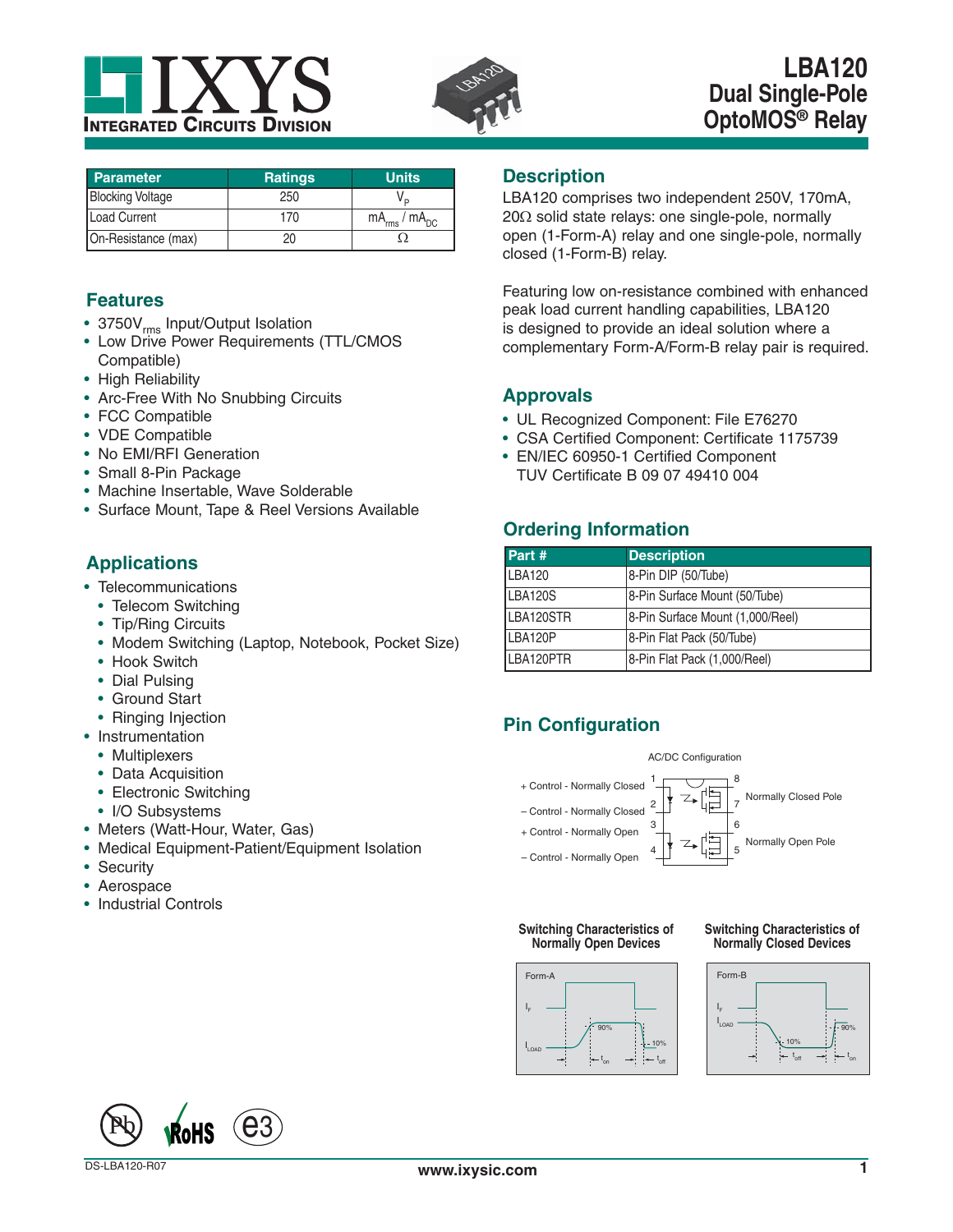

### **Absolute Maximum Ratings @ 25ºC**

| <b>Parameter</b>                                                                                                                                                                                                                                                                                                    | <b>Ratings</b>  | <b>Units</b>     |
|---------------------------------------------------------------------------------------------------------------------------------------------------------------------------------------------------------------------------------------------------------------------------------------------------------------------|-----------------|------------------|
| <b>Blocking Voltage</b>                                                                                                                                                                                                                                                                                             | 250             | V <sub>P</sub>   |
| Reverse Input Voltage                                                                                                                                                                                                                                                                                               | 5               | V                |
| Input Control Current                                                                                                                                                                                                                                                                                               | 50              | mA               |
| Peak (10ms)                                                                                                                                                                                                                                                                                                         | 1               | A                |
| Input Power Dissipation <sup>1</sup>                                                                                                                                                                                                                                                                                | 150             | mW               |
| Total Power Dissipation <sup>2</sup>                                                                                                                                                                                                                                                                                | 800             | mW               |
| Isolation Voltage, Input to Output                                                                                                                                                                                                                                                                                  | 3750            | $V_{\text{rms}}$ |
| Operational Temperature                                                                                                                                                                                                                                                                                             | $-40$ to $+85$  | °C               |
| Storage Temperature                                                                                                                                                                                                                                                                                                 | $-40$ to $+125$ | °C               |
| $\frac{1}{1}$ $\frac{1}{1}$ $\frac{1}{1}$ $\frac{1}{1}$ $\frac{1}{1}$ $\frac{1}{1}$ $\frac{1}{1}$ $\frac{1}{1}$ $\frac{1}{1}$ $\frac{1}{1}$ $\frac{1}{1}$ $\frac{1}{1}$ $\frac{1}{1}$ $\frac{1}{1}$ $\frac{1}{1}$ $\frac{1}{1}$ $\frac{1}{1}$ $\frac{1}{1}$ $\frac{1}{1}$ $\frac{1}{1}$ $\frac{1}{1}$ $\frac{1}{1}$ |                 |                  |

*Absolute Maximum Ratings are stress ratings. Stresses in excess of these ratings can cause permanent damage to the device. Functional operation of the device at conditions beyond those indicated in the operational sections of this data sheet is not implied.*

1 Derate linearly 1.33 mW / ºC

<sup>2</sup> Derate linearly 6.67 mW / °C

### **Electrical Characteristics @ 25ºC**

| Parameter                           | <b>Conditions</b>      | <b>Symbol</b>        | <b>Min</b> | <b>Typ</b> | <b>Max</b>               | <b>Units</b>           |
|-------------------------------------|------------------------|----------------------|------------|------------|--------------------------|------------------------|
| <b>Output Characteristics</b>       |                        |                      |            |            |                          |                        |
| <b>Load Current</b>                 |                        |                      |            |            |                          |                        |
| Continuous <sup>1</sup>             |                        |                      | ٠          | $\sim$     | 170                      | $mA_{rms}$ / $mA_{DC}$ |
| Peak                                | $t = 10ms$             | <sup>I</sup> LPK     | ٠          | $\sim$     | ±400                     | mA <sub>p</sub>        |
| On-Resistance                       | $I1=170mA$             | $R_{ON}$             | ٠          | 16         | 20                       | Ω                      |
| Off-State Leakage Current           | $V_i = 250V_p$         | LEAK                 | ٠          | $\sim$     |                          | μA                     |
| <b>Switching Speeds</b>             |                        |                      |            |            |                          |                        |
| Turn-On                             |                        | $t_{on}$             | ٠          |            | 5                        |                        |
| Turn-Off                            | $I_F = 5mA, V_1 = 10V$ | $t_{\text{off}}$     | ٠          |            | 5                        | ms                     |
| Output Capacitance                  | $V_1 = 50V$ , f=1MHz   | $C_{\overline{OUT}}$ | ٠          | 50         |                          | pF                     |
| <b>Input Characteristics</b>        |                        |                      |            |            |                          |                        |
| Input Control Current to Activate   | $I1=120mA$             | ١F                   | ٠          |            | 5                        | mA                     |
| Input Control Current to Deactivate |                        | ١F                   | 0.4        | 0.7        | $\overline{\phantom{a}}$ | mA                     |
| Input Voltage Drop                  | $I_c = 5mA$            | $V_F$                | 0.9        | 1.2        | 1.4                      | V                      |
| Reverse Input Current               | $V_{\rm B} = 5V$       | 'R                   | ٠          | ٠          | 10                       | $\mu$ A                |
| <b>Common Characteristics</b>       |                        |                      |            |            |                          |                        |
| Input to Output Capacitance         | $\blacksquare$         | $C_{\underline{V}O}$ | ٠          | 3          | ٠                        | pF                     |

1 If both poles operate, then the load current must be derated so as not to exceed the package power dissipation value.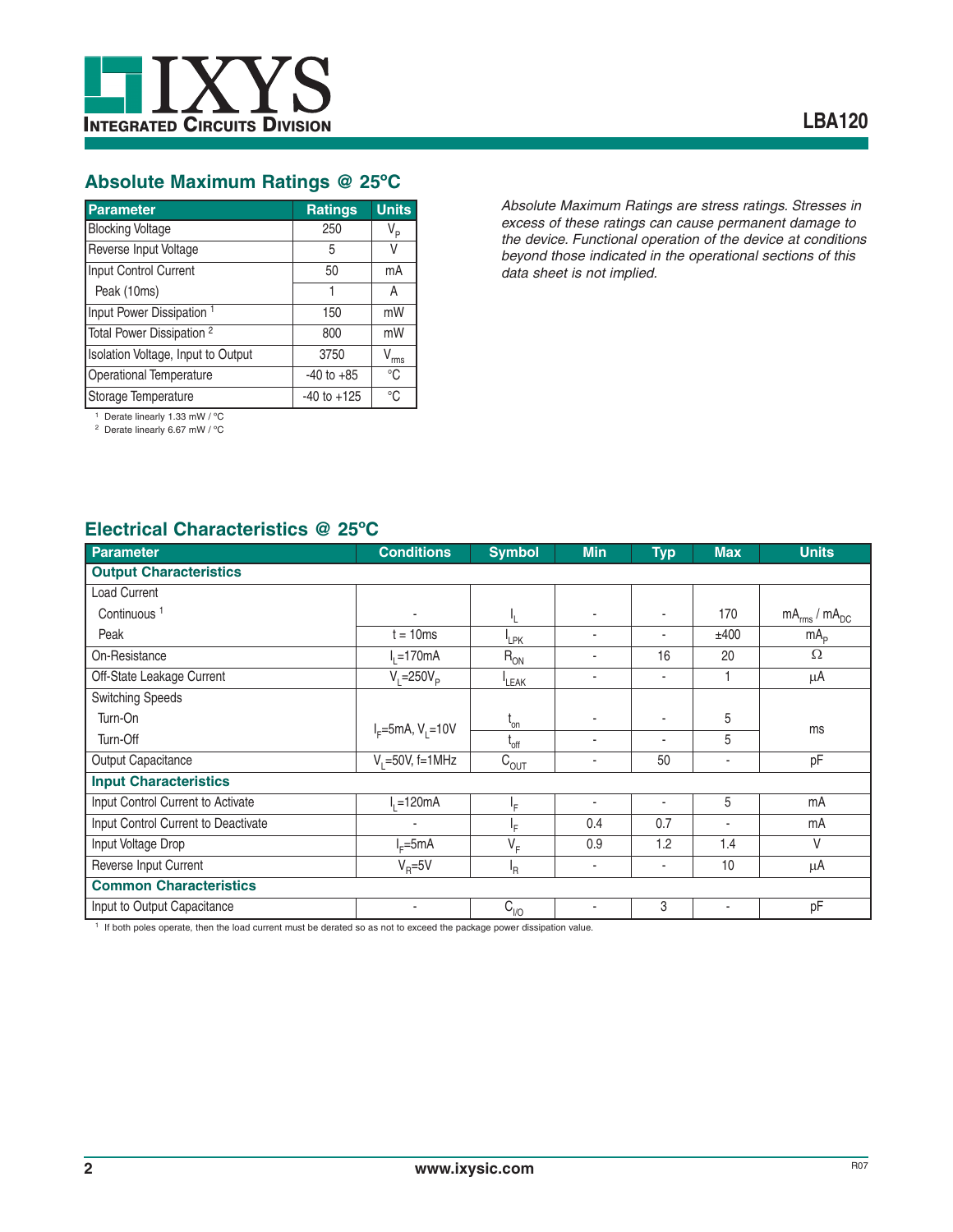### **Form-A/Form-B PERFORMANCE DATA @25ºC (Unless Otherwise Noted)\***



## **Form-A RELAY PERFORMANCE DATA @25ºC (Unless Otherwise Noted)\***











**Form-A Typical Blocking Voltage Distribution**



\*The Performance data shown in the graphs above is typical of device performance. For guaranteed parameters not indicated in the written specifications, please contact our application department.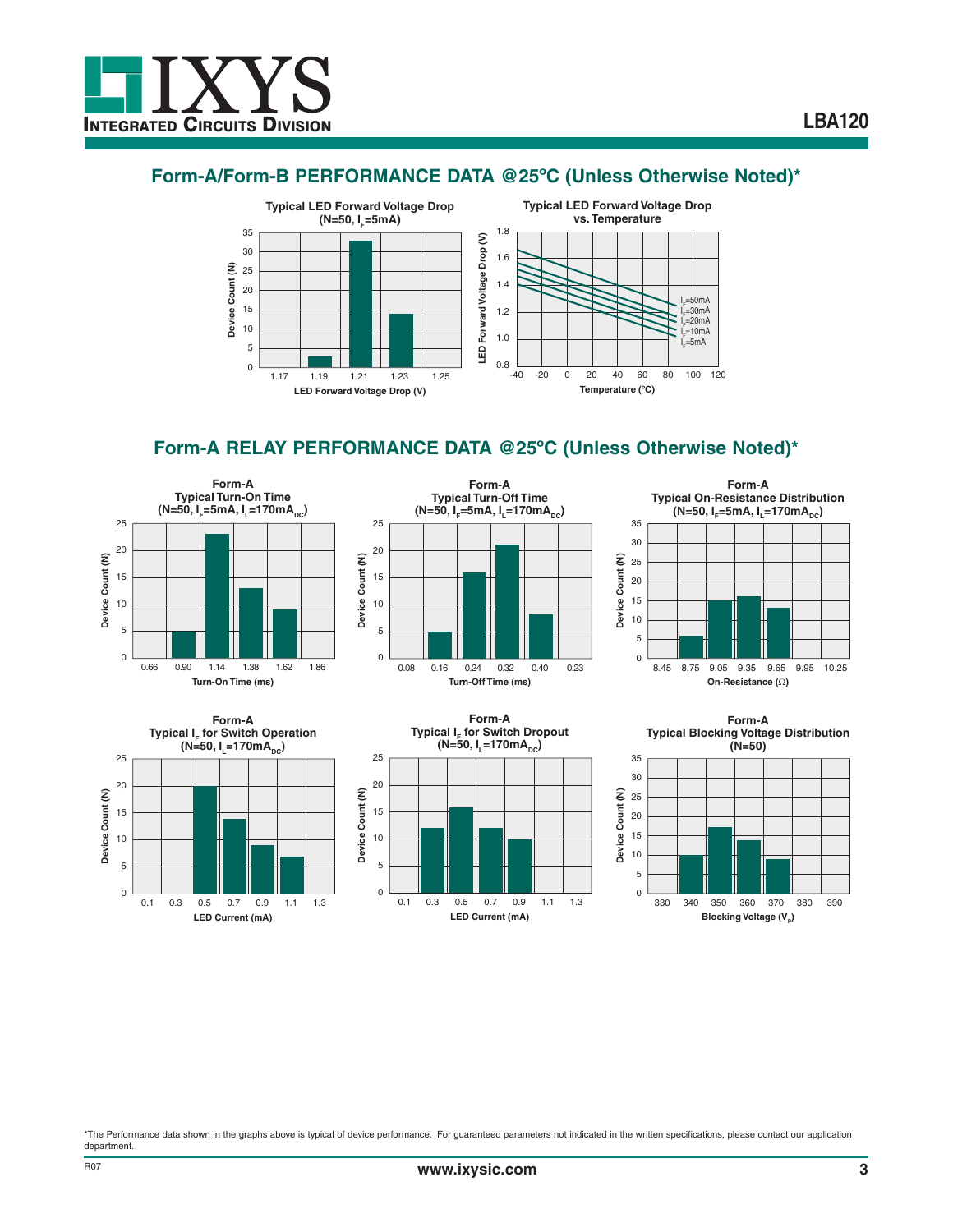

#### **Form-A PERFORMANCE DATA @25ºC (Unless Otherwise Noted)\***



\*The Performance data shown in the graphs above is typical of device performance. For guaranteed parameters not indicated in the written specifications, please contact our application department.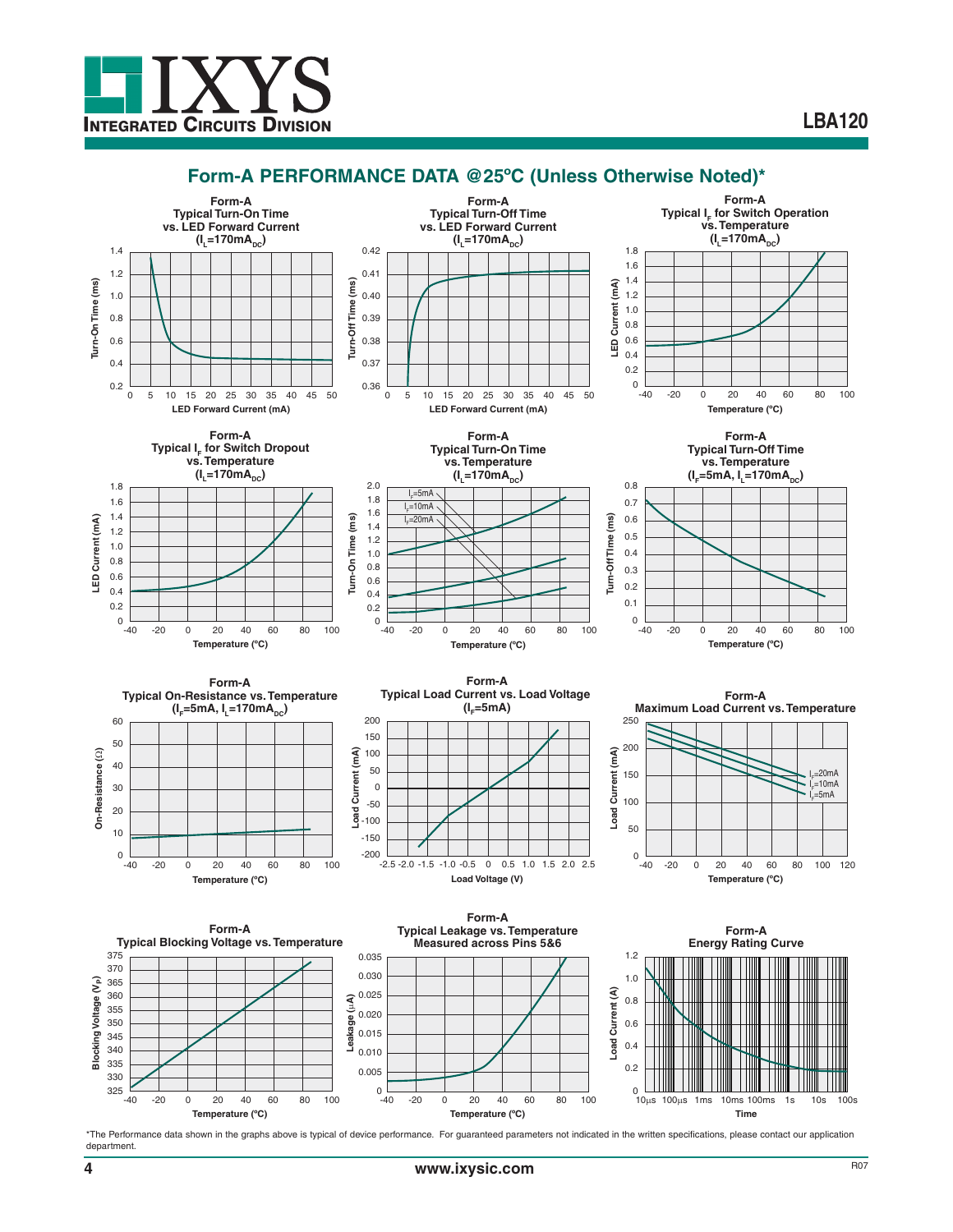# **Form-B PERFORMANCE DATA @25ºC (Unless Otherwise Noted)\***







**Form-B Typical I<sub>F</sub> for Switch Operation**  $(N=50, I = 170mA<sub>nc</sub>)$ 30 25 Device Count (N) **Device Count (N)** 20 15 10 5 0 0.24 0.32 0.40 0.48 0.56 0.64 0.56 **LED Current (mA)**





**Turn-Off Time (ms)**

urn-Off Time

 $\overline{m}$ 

0.40 0.35 0.30 0.25 0.20 0.15 0.10 0.05

ēρ Ė

2.0 1.8 1.6 1.4 1.2 1.0 0.8 0.6



**Temperature (ºC)**

0 -20 0 20 40 60 80 100





**FormB Typical Turn-Off Time vs. LED Forward Current**  $(I_1 = 170mA_{DC})$ 

**LED Forward Current (mA)**

**Form-B Typical Turn-On Time vs. Temperature**  $(I_F=5mA, I_L=170mA_{DC})$ 

50

3.5

0 5 10 15 20 25 30 35 40 45

**Form-B Typical Blocking Voltage Distribution**



**FormB Typical I<sub>F</sub> for Switch Operation vs. Temperature**  $(I_1 = 170mA_{DC})$ 



**Form-B Typical Turn-Off Time vs. Temperature**  $(I_{F} = 170mA_{DC})$ 



\*The Performance data shown in the graphs above is typical of device performance. For guaranteed parameters not indicated in the written specifications, please contact our application department.

-40

**LED Current (mA)**

LED Current (mA)

3.0 2.5 2.0 1.5 1.0 0.5

-40

**Temperature (ºC)**

0 -20 0 20 40 60 80 100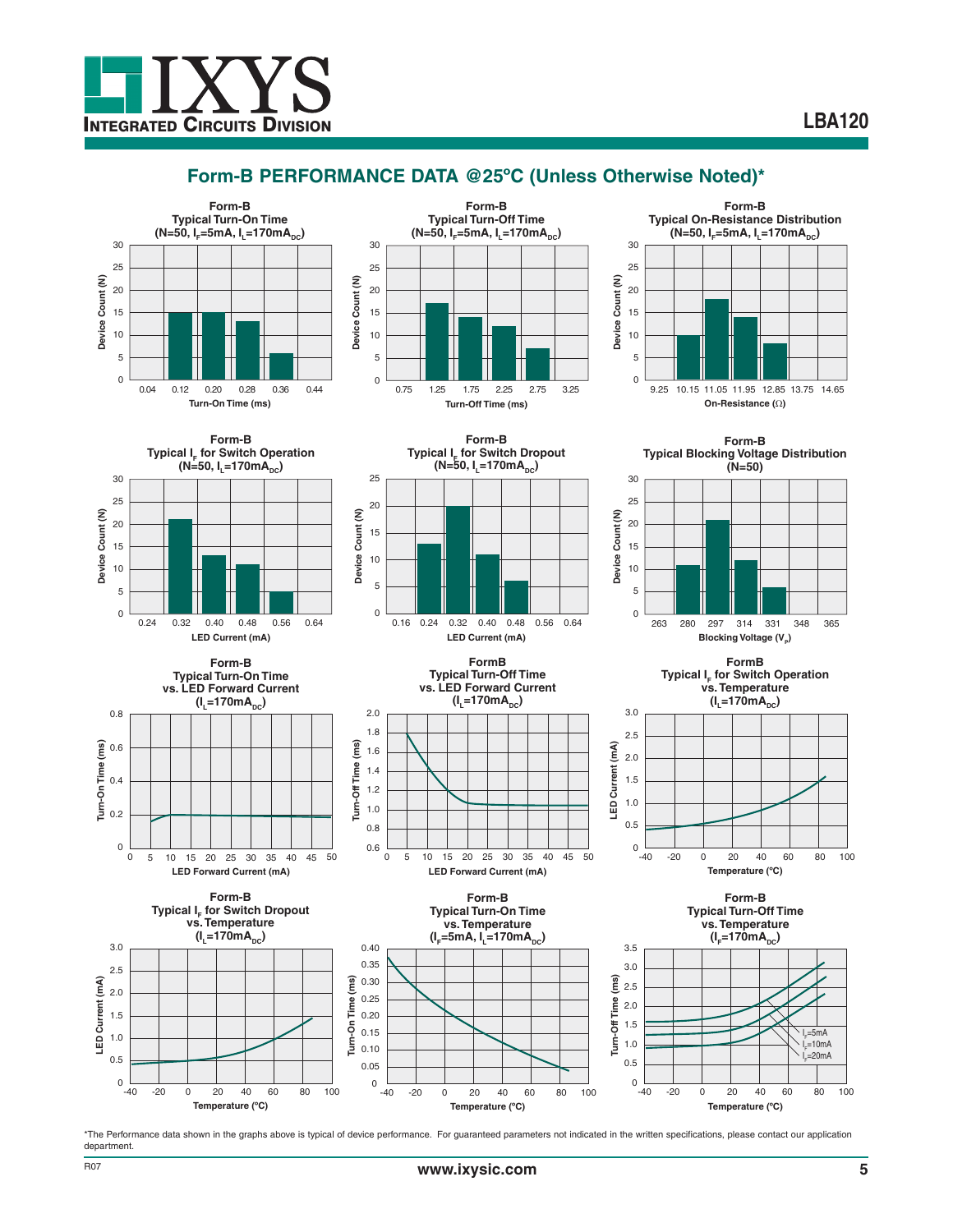

### **Form-B PERFORMANCE DATA @25ºC (Unless Otherwise Noted)\***



\*The Performance data shown in the graphs above is typical of device performance. For guaranteed parameters not indicated in the written specifications, please contact our application department.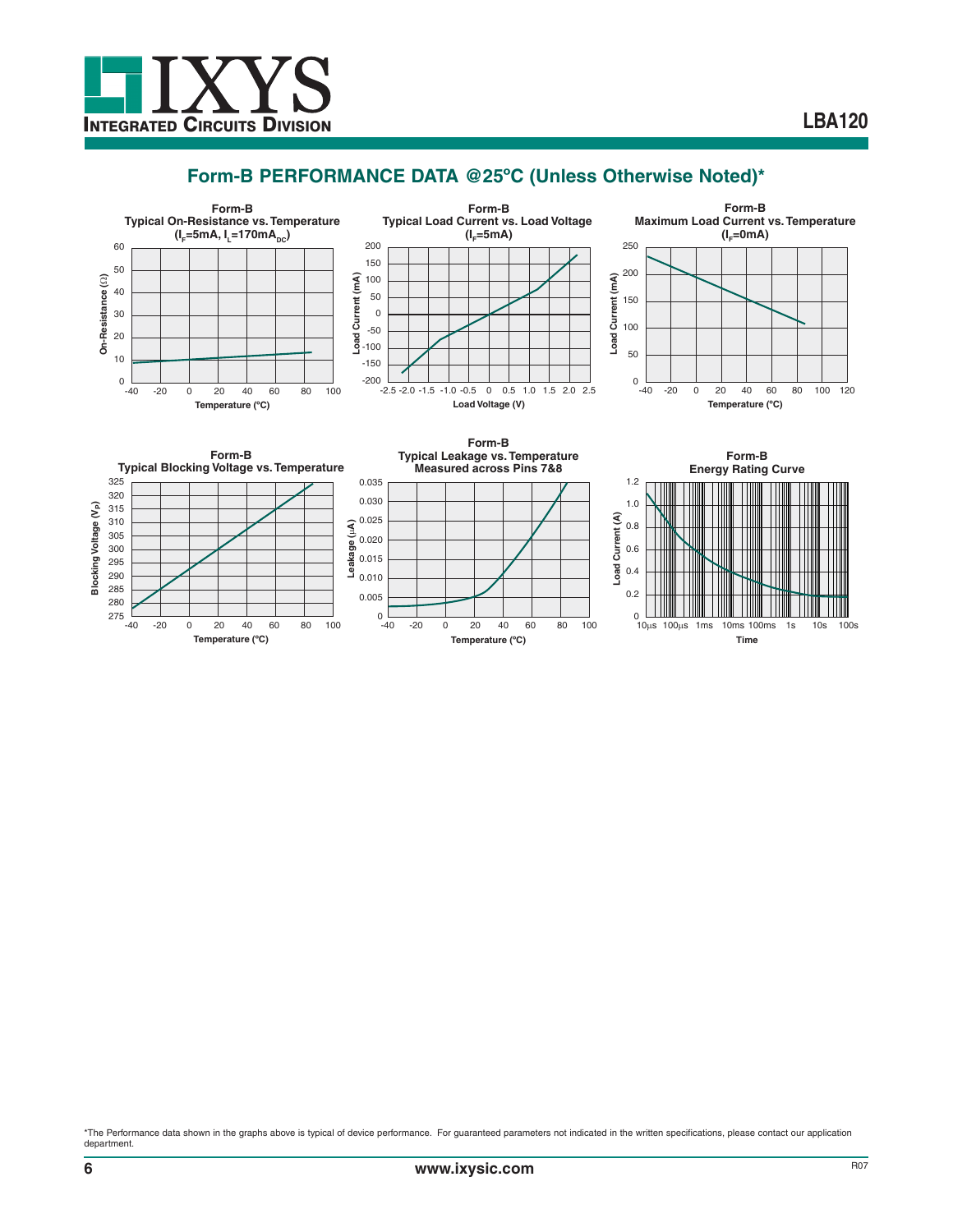

### **Manufacturing Information**

#### **Moisture Sensitivity**

All plastic encapsulated semiconductor packages are susceptible to moisture ingression. IXYS Integrated Circuits Division classified all of its plastic encapsulated devices for moisture sensitivity according to the latest version of the joint industry standard, **IPC/JEDEC J-STD-020**, in force at the time of product evaluation. We test all of our products to the maximum conditions set forth in the standard, and guarantee proper operation of our devices when handled according to the limitations and information in that standard as well as to any limitations set forth in the information or standards referenced below.

Failure to adhere to the warnings or limitations as established by the listed specifications could result in reduced product performance, reduction of operable life, and/or reduction of overall reliability.

This product carries a **Moisture Sensitivity Level (MSL) rating** as shown below, and should be handled according to the requirements of the latest version of the joint industry standard **IPC/JEDEC J-STD-033**.

| <b>Device</b> '            | <b>Moisture Sensitivity Level (MSL) Rating</b> |  |
|----------------------------|------------------------------------------------|--|
| LBA120 / LBA120S / LBA120P | MSL 1                                          |  |

#### **ESD Sensitivity**



This product is **ESD Sensitive**, and should be handled according to the industry standard **JESD-625**.

#### **Reflow Profile**

This product has a maximum body temperature and time rating as shown below. All other guidelines of **J-STD-020** must be observed.

| <b>Device</b>    | <b>Maximum Temperature x Time</b> |
|------------------|-----------------------------------|
| LBA120 / LBA120S | 250°C for 30 seconds              |
| LBA120P          | 260°C for 30 seconds              |

#### **Board Wash**

IXYS Integrated Circuits Division recommends the use of no-clean flux formulations. However, board washing to remove flux residue is acceptable. Since IXYS Integrated Circuits Division employs the use of silicone coating as an optical waveguide in many of its optically isolated products, the use of a short drying bake could be necessary if a wash is used after solder reflow processes. Chlorine- or Fluorine-based solvents or fluxes should not be used. Cleaning methods that employ ultrasonic energy should not be used.

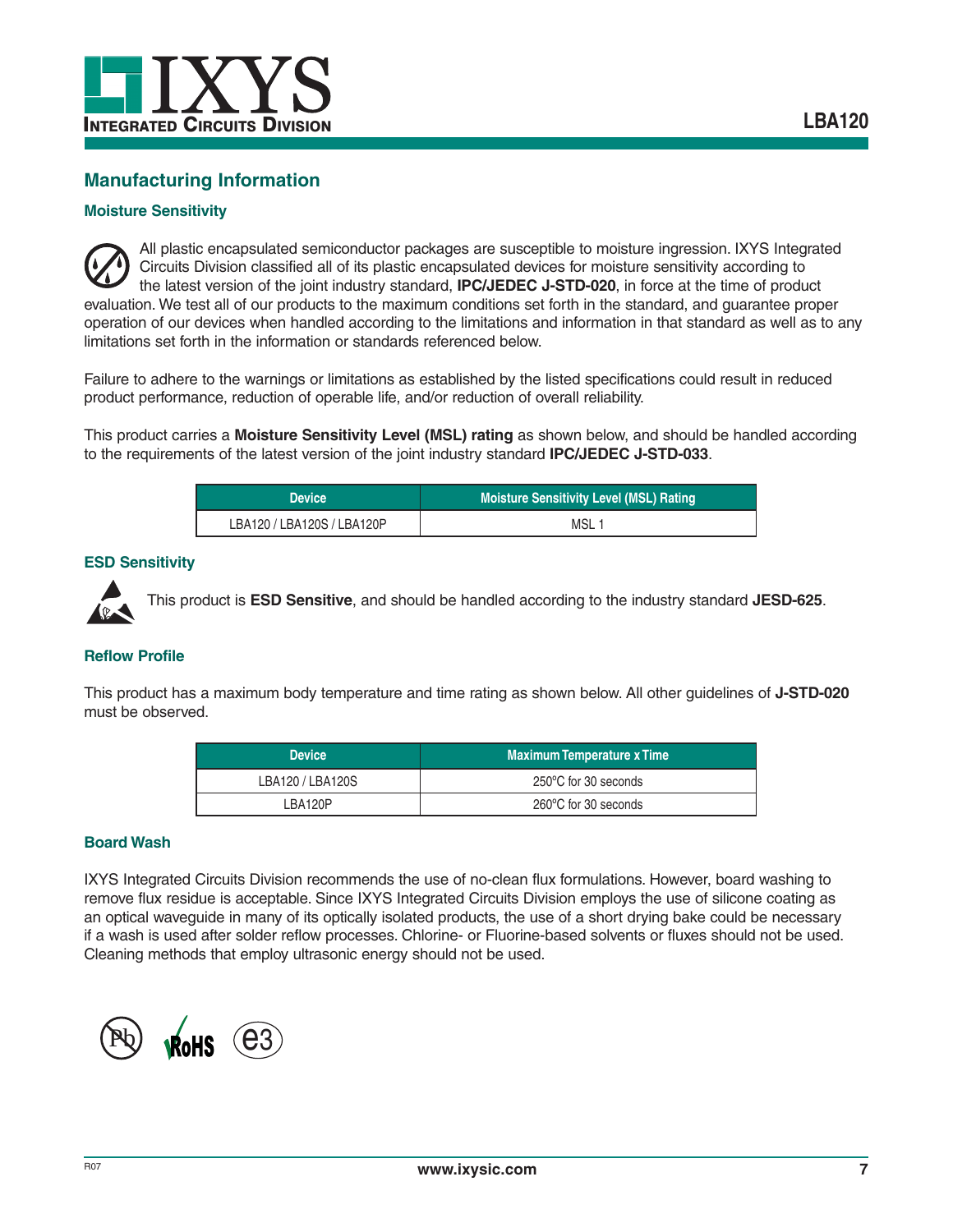

#### **MECHANICAL DIMENSIONS**

#### **LBA120**







**Dimensions** mm (inches)

#### **LBA120S**



**PCB Land Pattern**



**Dimensions** mm (inches)

#### **LBA120P**